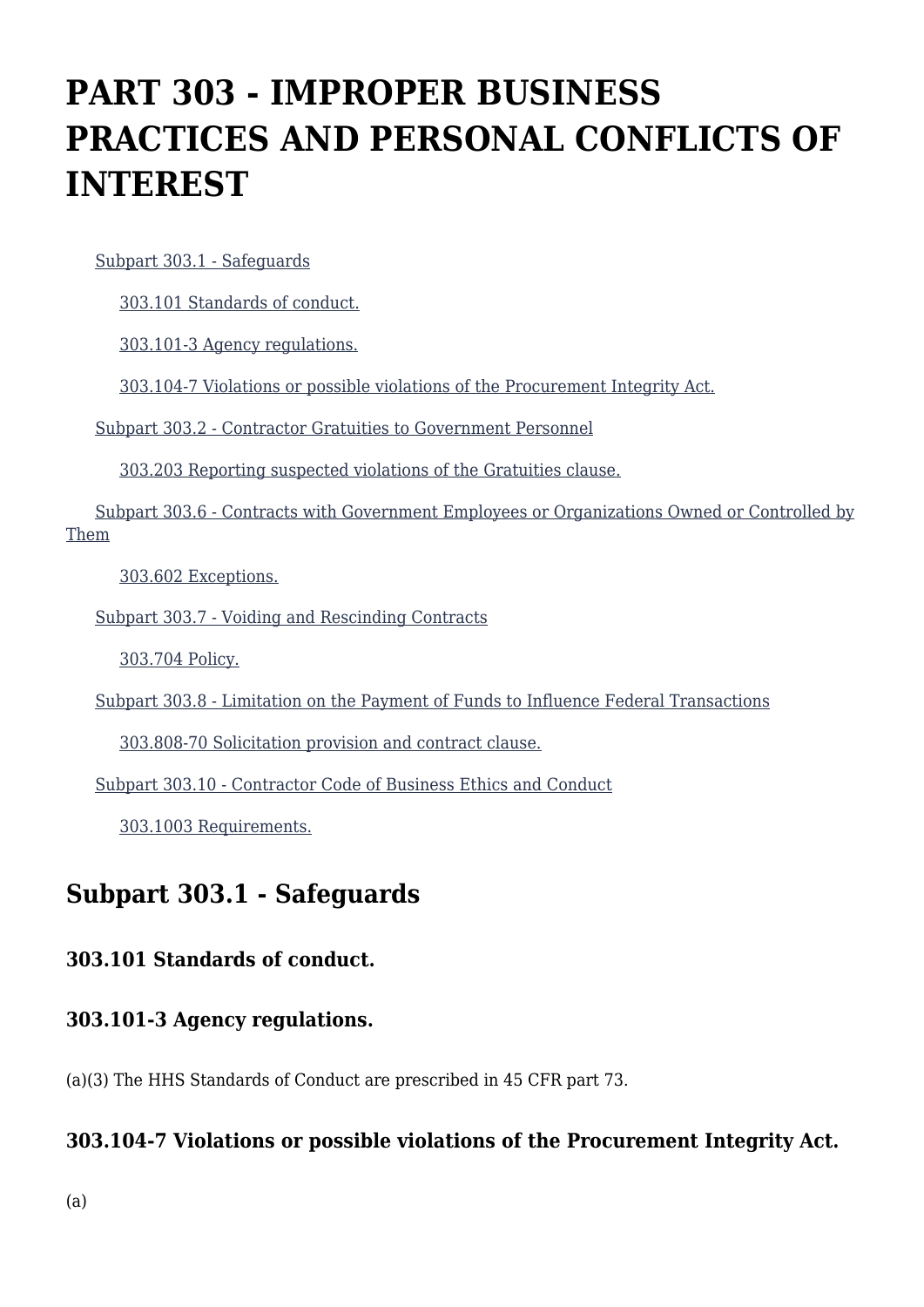(1) The contracting officer shall submit to the head of the contracting activity (HCA) for review and concurrence the determination (along with supporting documentation) that a reported violation or possible violation of the statutory prohibitions has no impact on the pending award or selection of a contractor for award.

(2) The contracting officer shall refer the determination that a reported violation or possible violation of the statutory prohibitions has an impact on the pending award or selection of a contractor, along with all related information available, to the HCA. The HCA shall -

(i) Refer the matter immediately to the Associate Deputy Assistant Secretary - Acquisition (ADAS-A) for review, who may consult with the appropriate legal office representative and the Office of Inspector General (OIG) as appropriate; and

(ii) Determine the necessary action in accordance with FAR 3.104-7(c) and (d). The HCA shall obtain the approval or concurrence of the ADAS-A before proceeding with an action.

(b) The HCA (non-delegable) shall act with respect to actions taken under the Federal Acquisition Regulation (FAR) clause at 52.203-10, Price or Fee Adjustment for Illegal or Improper Authority.

# **Subpart 303.2 - Contractor Gratuities to Government Personnel**

#### **303.203 Reporting suspected violations of the Gratuities clause.**

HHS personnel shall report suspected violations of the clause at FAR 52.203-3, Gratuities, to the contracting officer, who will in turn report the matter to the Office of General Counsel (OGC), Ethics Division for disposition.

# **Subpart 303.6 - Contracts with Government Employees or Organizations Owned or Controlled by Them**

#### **303.602 Exceptions.**

The HCA (non-delegable) is the official authorized to approve an exception to the policy stated in FAR 3.601.

## **Subpart 303.7 - Voiding and Rescinding Contracts**

#### **303.704 Policy.**

(a) For purposes of supplementing FAR subpart 3.7, the HCA (non-delegable) is the designee. Coordination with the Senior Procurement Executive is required.